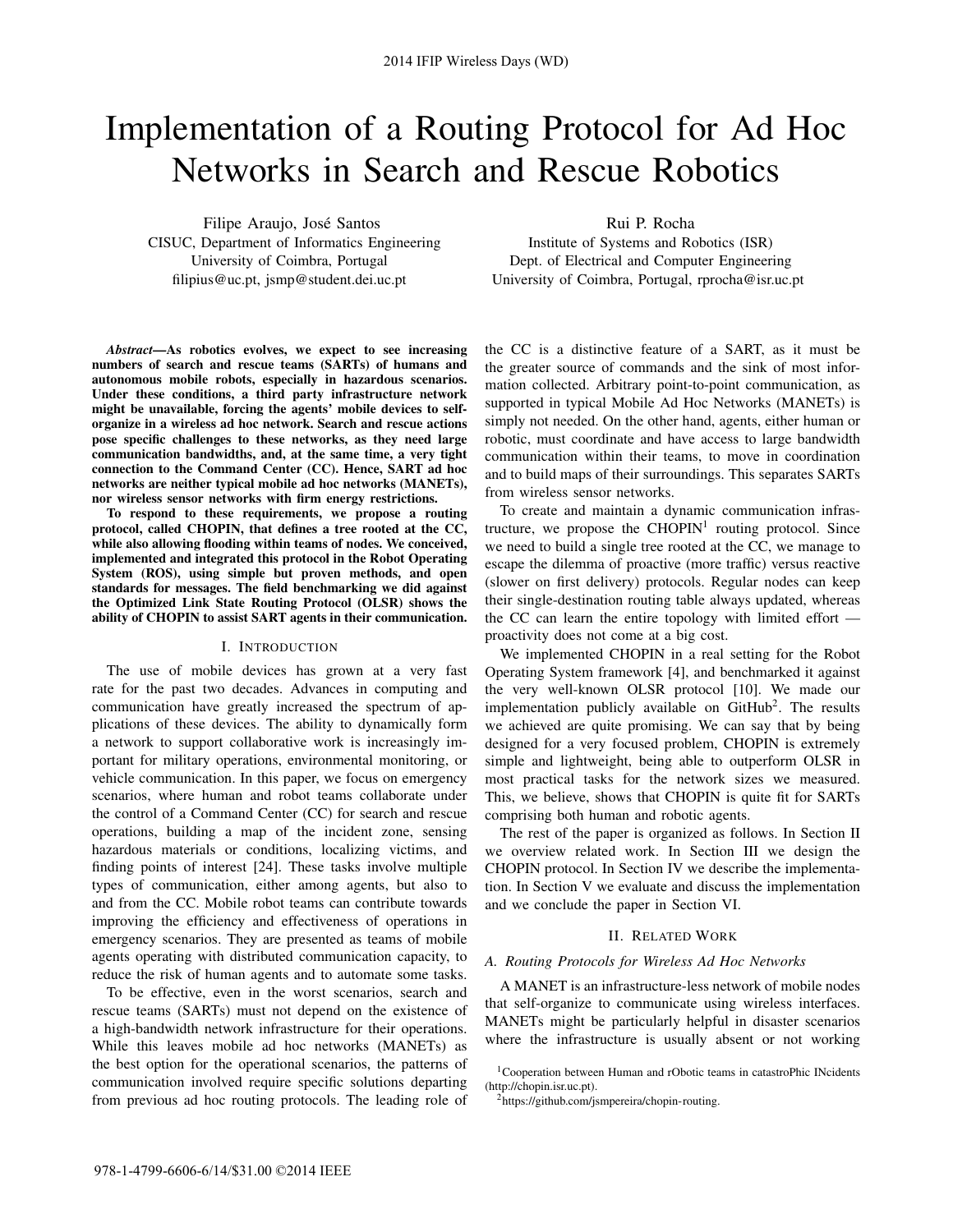properly. Wireless sensor networks are similar to MANETs, but nodes do not need to be mobile. Moreover, communication is usually directed to one or more sinks [11], [26], while saving energy is extremely important to minimize maintenance [2]. These requirements promote the adoption of communication protocols like ZigBee [15] that trade bandwidth for energy.

The effort of properly classifying and organizing wireless ad hoc routing solutions is massive, given the solutions involved. We do not start such effort here, because it was done before [23], [1]. Nevertheless, it is worthwhile pointing out the classification of Dua *et al.* in the context of vehicular networks [13]. They divide routing protocols into geographic, topology-based, hybrid, clustered, and data-fusion. Geographic-based protocols [25], [3] use the location of nodes, typically the destination and the current forwarding node, to select the next hop of the path. These protocols use a very small amount of memory, as they only keep information of their surroundings. However, in our case, networks have moderate size, so we can opt for topology-based approaches, which develop non-localized notions of the topology. A particular geographic protocol similar to our own is TREBOL [17]. Like CHOPIN, TREBOL also builds a tree, but, since it uses geographic information, nodes, including human agents, must carry devices to determine their location.

Clustered algorithms are not very different from what we do, although in a different way: we assume that nodes belong to teams, thus being explicitly clustered. Inside these restricted teams, nodes communicate by flooding. It is also inside these teams that nodes exchange the largest amounts of data, *e.g.*, to create maps of the scenes. Data-fusion algorithms are appropriate to merge information, possibly on the way to the sink [19], but they are of little interest to us, because nodes consolidate their maps inside the teams they belong to. Hence, we adopt a topology-based protocol, although, as we shall see, in a way that is considerably dissimilar from more common MANETs.

A main source of classification for wireless ad hoc routing protocols is whether they are reactive or proactive. The latter ones bear some similarities to wired protocols, because nodes actively collect information of the network and keep routing tables for each possible destination. In the former protocols, nodes only collect paths to specific destinations as needed. This approach conserves bandwidth and energy, but imposes larger delays on routing. AODV [21] and DSR [18] are very well-know examples of reactive protocols, but we can find a very large number of these protocols in the literature [12], [5]. DSDV [22], Babel [8] and OLSR [10] are two very wellknown protocols that build routing tables prior to the routing function. In SART networks, the dilemma between reactive or proactive is less important. Since we only have one remote destination, the CC, using a proactive approach is not too expensive, while having the network ready to send reduces latency. In fact, we can create a tree proactively, as we see in many wireless sensor networks. The main difference is that, unlike wireless sensor networks, nodes do not need to engage in periodically shutdown of radios, or any other aggressive scheme, to conserve energy [2].

We could not find much work in the literature concerning the need to create wireless ad hoc networks in SART with robots. We mostly found starting research projects and position documents. In particular, we could not find the specific requirements of SART identified in any of these documents. We are not aware of any other work that has tackled the specific requirements of a SART team made of human and robotic agents in a way so detailed as ours. The other papers we mention, consider the adaptation of generic routing protocols with point-to-point capabilities that do not seem particularly useful for disaster scenarios. Overall, we realized that existing MANETs are very generic, not suiting the specific needs of the scenarios we tackle. Wireless sensor networks are also not exactly up to search and rescue, as they mostly focus on collecting data (without any maps) and saving energy. Hence, we chose to develop an ad hoc network that fits our specific needs.

## III. DESIGN OF THE ROUTING PROTOCOL

# *A. CHOPIN Requirements*

Most data will travel from human and robotic agents into the CC, whereas communication in the reverse direction generally takes the form of commands. We assume the existence of teams of robots that, according to their responsibilities, search points of interest, build maps, and collect sensory data for the CC, after reconciling information within the team. Arbitrary point-to-point communication does not seem important for SART. Overall, we identified the following requirements:

- 1) All nodes have routing responsibilities;
- 2) The CC communicates with individual nodes or with all nodes;
- 3) Individual nodes communicate with the CC;
- 4) Individual nodes communicate inside the same team;
- 5) Nodes know to which team they belong.

From this list of requirements, we can see that none of the big families of protocols is entirely suited for SARTs.

# *B. Network Creation (the Tree)*

In the CHOPIN routing protocol, we consider three main forms of communication: 1) flooding within the boundaries of a team, initiated by any node; 2) flooding initiated by the CC; and 3) point-to-point communication from particular nodes to the CC, and vice-versa. To ensure communication with the CC, in cases 2 and 3, we create a tree rooted there.

We define two types of messages to build the tree: the Base Station Beacon and the Node Beacon. As names say, the first type of message comes from the  $CC<sup>3</sup>$ . Nodes spread information of where the CC is, by flooding these beacons. These messages carry the hops they travelled so far and a version number, thus being very lightweight. Nodes will rebroadcast the message if its version number is higher, or if it announces a better distance. This ensures that the Base

<sup>3</sup>We adopted the name Base Station Beacon because the CC is similar to a Base Station.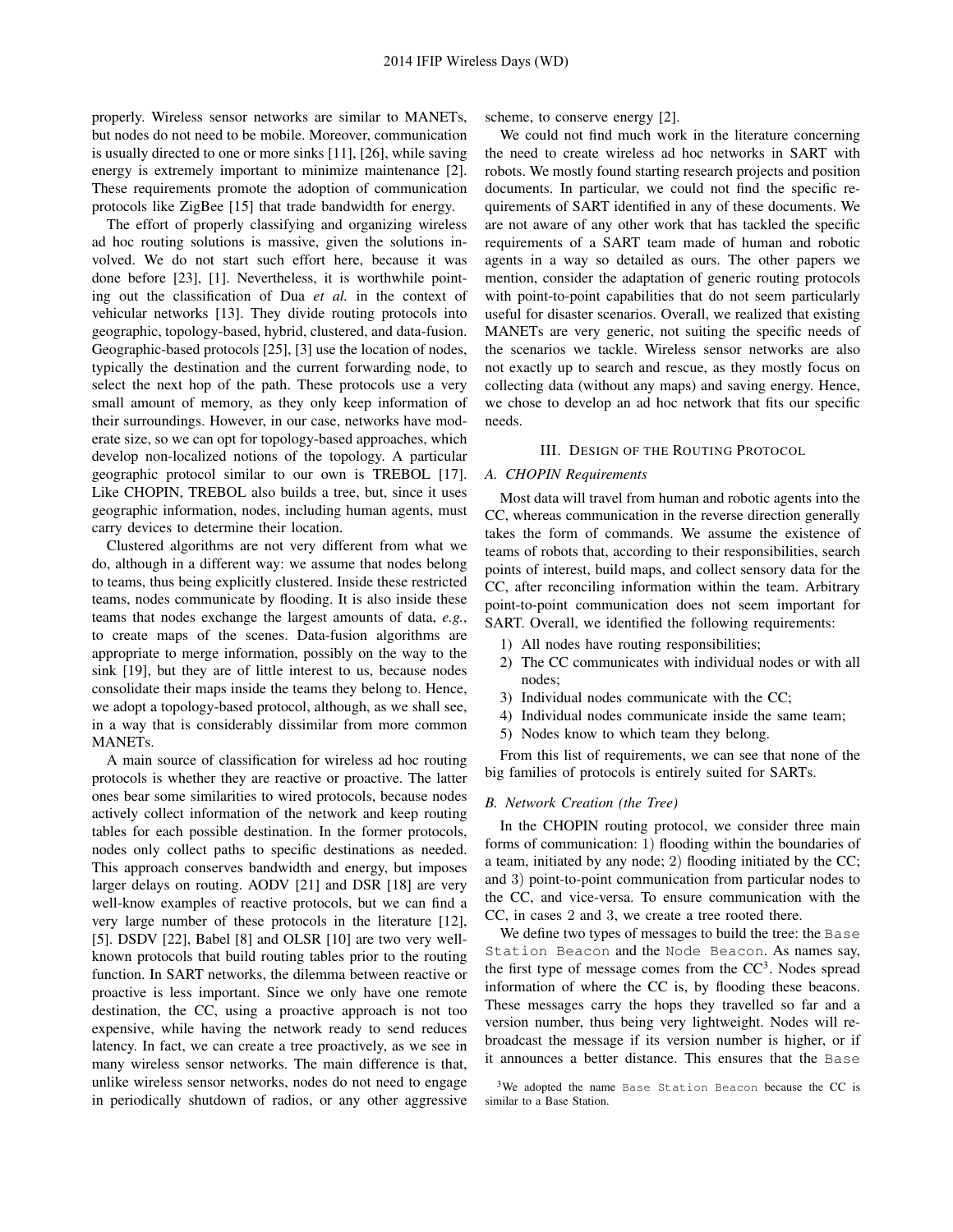

Fig. 1. The flow of CHOPIN messages.

Station Beacon reaches the entire network. To send a message to the CC, nodes must use the reverse path, *i.e.*, they use the node that announced the shortest path (for the latest version number).

This mechanism ensures that all nodes know the next hop in direction to the CC. Communication in the reverse direction is necessary to ensure that the CC can send commands to specific nodes. To inform the CC of their presence, the other nodes use Node Beacon messages. On retransmission of the Node Beacons, nodes attach their own addresses to the message. This gives the CC complete information of topology. The Node Beacon messages also provide neighborhood information to the nodes. We show the flow of these messages in Figure 1. Although we do not ensure the bidirectionally of links in this version of the protocol, these messages can help to ensure that nodes only use bidirectional links to reach the  $CC<sup>4</sup>$ . However, we did not find this possibility very important, because nodes are expected to move frequently, thus making quick changes to the connectivity of the network. This will overcome possible blind spots originated by the lack of bidirectionally.

# *C. Routing Components*

One way of implementing routing protocols is to divide their functionality into user space, to maintain routing information and compute paths, and into kernel address space, to forward packets accordingly. Running the processing in user space simplifies deployment and reduces kernel complexity, at the cost of requiring communication between privileged and nonprivileged spaces. Based on this idea and following an OLSR implementation<sup>5</sup>, we keep a program running as a service of the operating system, to exchange information with the network neighborhood and compute routes, before populating the kernel routing table.

To exchange routing information between peer nodes, we opted for the UDP protocol. UDP is connectionless and besteffort, thus lightweight. CHOPIN receives UDP messages on port 269 [7] and floods messages using the network broadcast address. One should notice that the CHOPIN protocol does not interfere with other application-level services. These may

5http://www.olsr.org/?q=download.



Fig. 2. The architecture of CHOPIN nodes.

still use the TCP/IP stack and the 802.11 wireless network to communicate. However, since the network is ad hoc, the possibility of delivering messages depends on the presence (and accessibility) of the destination in the kernel routing table.

# *D. The Application Layer*

To map the environment and gather sensor data, robotic agents take full advantage of the ROS framework [4]. The communication between different agents occurs through ROS topics, in a publish/subscriber model [14]. To exchange information between different robotic agents we used the foreign\_relay [16] and the wifi\_comm [6] packages. Figure 2 shows the overall architecture of robotic agents making use of the ROS platform for distributed communication. The "ROS Topics" field represents the group of topics shared between the nodes of the network, through the foreign\_relay package. The routing protocol provides the knowledge of the neighborhood and network infrastructure, which are necessary for remote authoring in topics.

#### IV. IMPLEMENTATION

We developed the CHOPIN protocol using the Common Lisp language, more specifically the implementation Steel Bank Common Lisp  $(SBCL)^6$ . Our implementation runs on the Ubuntu operating system, Linux Kernel version 3.9. Our implementation follows a generic message format for mobile ad hoc networks [9]. To take care of the messages, CHOPIN runs two main threads. One for reading and processing, the other for sending the messages. Through a configuration file, one can set some parameters, like the network interface, the IP address, the broadcast address of the network or the port.

# *A. Data Structures*

# *B. Messages*

The protocol maintains information in three main structures: the DUPLICATE-SET, the LINK-SET, and the

<sup>&</sup>lt;sup>4</sup>If nodes announce the list of their neighbors, they can determine whether their neighbors hear them.

<sup>6</sup>http://www.sbcl.org.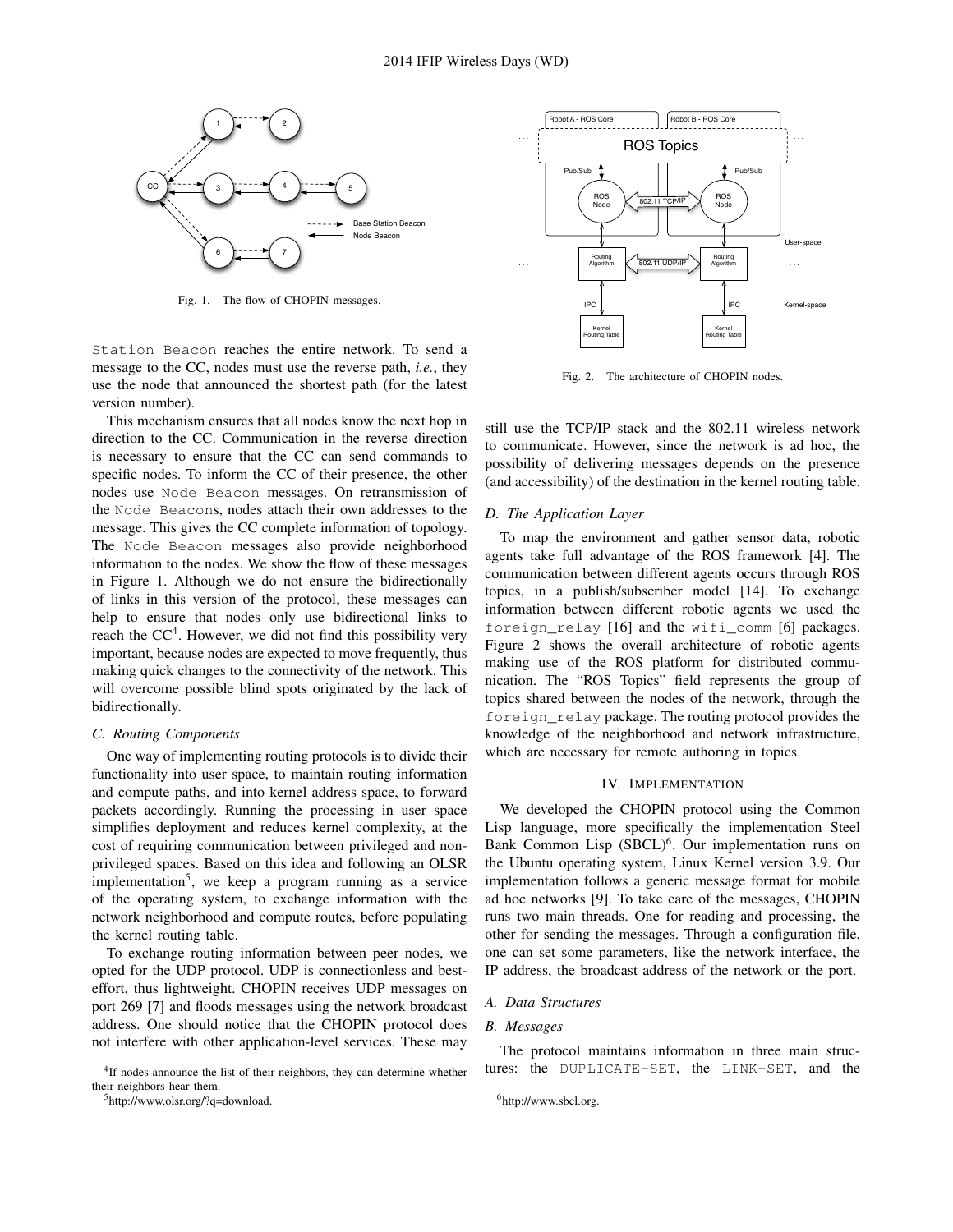#### 2014 IFIP Wireless Days (WD)



TABLE I STRUCTURE OF AN ENTRY IN THE HASH TABLE DUPLICATE-SET.

| orig-addr | msg-type | seq-num | exp-time |
|-----------|----------|---------|----------|

TABLE II STRUCTURE OF AN ENTRY IN THE LINK-SET HASH TABLE.

| local-addr | neighbor-addr |  |
|------------|---------------|--|
|            |               |  |

ROUTING-TABLE. For efficiency, we use dictionaries (hash tables) to implement these structures.

The DUPLICATE-SET keeps track of received messages, to avoid processing duplicates. It maintains the following fields (see Table I): the originating address, the type of message, and the sequence number. These also serve as the key to access data, whereas the expiry time determines when to delete the entries. As in OLSR, the LINK-SET keeps associations between local interfaces and remote addresses of nodes (neighbors and CC). This information has a limited duration in time. We show the format of this structure in Table II. The ROUTING-TABLE structure, in Table III, keeps the next hop to reach a given destination (if available). The key to access this storage is the destination. CHOPIN first stores paths in this table, before copying them to the kernel routing table. This interaction between kernel and user space takes place through the NETLINK socket family.

A fourth structure, the OUT-BUFFER, stores messages waiting to be written to the socket. OUT-BUFFER is a firstin-first-out (FIFO) queue, where messages await to enter the UDP socket. The two threads of CHOPIN share the access to this queue: one reads messages to send them to the socket, the other writes messages related to the protocol, often in response to timers. This latter thread is also responsible for receiving the messages from peers. We use a semaphore to synchronize the threads.

We followed the Request For Comments (RFC) 5444 [9] for the message format. The adoption of RFC 5444 brings several advantages, including ease of processing, extensibility and the ability to reduce the number and size of packets, due to the inclusion of various messages and a compact representation of addresses. The design is also suited to enable certain decisions based on partial header information, to reduce the processing

TABLE III STRUCTURE OF AN ENTRY IN THE ROUTTNG-TABLE HASH TABLE.

destination hop-count

| Byte               |   |                                                |  |                                   |  |     |  |  |                                   |                 |              | Base Station Beacon |  |                 |                 |                |  |       |  |                |           |              |  |  |        |   |                |   |  |                    |  |  |  |  |
|--------------------|---|------------------------------------------------|--|-----------------------------------|--|-----|--|--|-----------------------------------|-----------------|--------------|---------------------|--|-----------------|-----------------|----------------|--|-------|--|----------------|-----------|--------------|--|--|--------|---|----------------|---|--|--------------------|--|--|--|--|
| <b>Offset</b><br>n | o | Version<br>Packet Sequence Number<br>Rsv<br>10 |  |                                   |  |     |  |  |                                   |                 | Message Type |                     |  |                 |                 |                |  |       |  |                |           |              |  |  |        |   |                |   |  |                    |  |  |  |  |
|                    |   |                                                |  |                                   |  | MAL |  |  |                                   | Message Size    |              |                     |  |                 |                 |                |  |       |  |                | Orig Addr |              |  |  |        |   |                |   |  |                    |  |  |  |  |
| 8                  |   | Originator Address (cont)                      |  |                                   |  |     |  |  |                                   |                 |              |                     |  | Hop Limit       |                 |                |  |       |  |                |           | 24           |  |  |        |   |                |   |  |                    |  |  |  |  |
| 12 <sub>12</sub>   |   |                                                |  | Hop Count                         |  |     |  |  | Message Sequence Number<br>Length |                 |              |                     |  |                 |                 |                |  |       |  |                |           | <b>Bytes</b> |  |  |        |   |                |   |  |                    |  |  |  |  |
| 16 <sup>1</sup>    |   |                                                |  | Length (cont)                     |  |     |  |  |                                   | <b>TLV Type</b> |              | $\circ$             |  | $\circ$         | 10 <sup>1</sup> | 1 <sup>1</sup> |  | 01010 |  | n              |           |              |  |  | Length |   |                |   |  |                    |  |  |  |  |
| 20                 |   | Value                                          |  |                                   |  |     |  |  |                                   |                 |              |                     |  |                 |                 |                |  |       |  |                |           |              |  |  |        |   |                |   |  |                    |  |  |  |  |
| Bit                |   |                                                |  | $\leftarrow$ Nibble $\rightarrow$ |  |     |  |  | 89<br>- Byte - - - - Word         | ò               |              |                     |  | 2 3 4 5 6 7 8 9 |                 |                |  |       |  | $\overline{a}$ |           | 1234         |  |  | 5      | 6 | $\overline{7}$ | 8 |  | R<br>9<br>$\Omega$ |  |  |  |  |

Fig. 4. Structure of a Base Station Beacon message according to the RFC 5444 specification.

effort. The basic structure of a packet that conforms to the RFC 5444 specification is shown in Figure 3.

In this figure, the  $\star$  means zero or more times, the ? means optional. It is worth mentioning the concept of *type-lengthvalue* (TLV) and TLV block. A block aggregates zero or more TLVs associated with a packet, message or address block. In the current implementation, only the message has an associated tlv-block. The first field indicates the size of the TLVs included in the block. The adopted TLV uses the field for the type — tlv-type. The parameters specified in tlv-flags indicate how to interpret the following fields. In our case, they tell that the TLV comprises a *length* field and a *value* field.

*1) The Base Station Beacon:* Base Station Beacons (Figure 4) have a two-second interval. Its TLV block transports as a single attribute the IP address of the Base Station. As the message is broadcast over the network and through intermediate nodes, the content of this TLV is changed to the IP of the node forwarding the message. The field with the originator address never changes and always displays the message source. When the message goes through an intermediate node 1) the TLV value is changed to the current IP node, 2) the hop-count is incremented and 3) the hop-limit is decremented. Each intermediate node adds or updates the entry for the Base Station in its routing table, indicating the value it finds in the TLV block as the next hop (see Figure 5).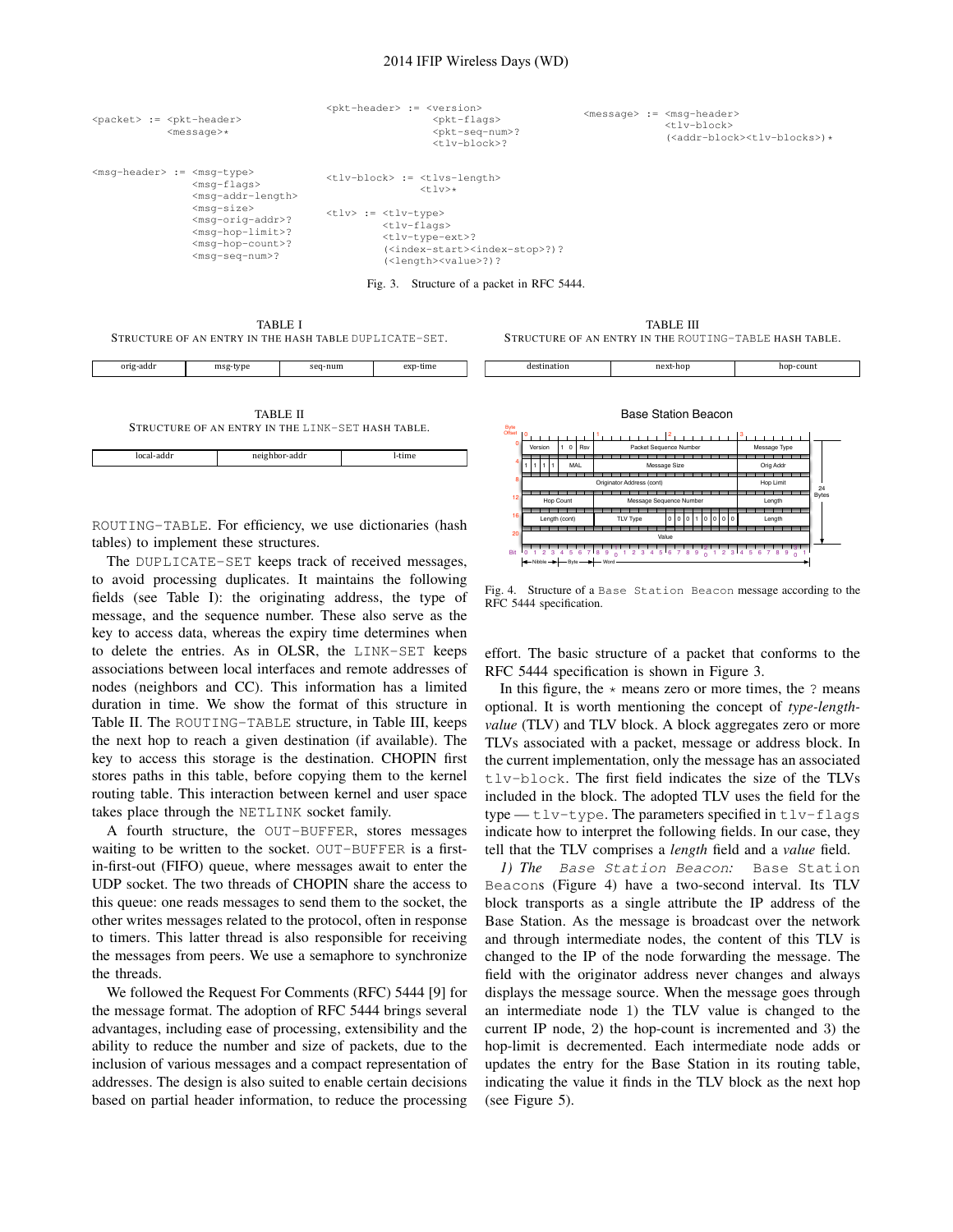

Fig. 5. Example of the contents of a message Base Station Beacon during its path.



Fig. 6. Structure of a Node Beacon message, according to the RFC 5444 specification.

*2) The Node Beacon:* The Node Beacon message initially carries the address of the originator node. Along its reverse path to the Base Station, it accumulates the addresses of intermediate nodes. This lets the CC determine the entire network topology. Intermediate nodes change this message as follows (refer to Figures 6 and 7): 1) the IP address of the current node is added to the value of the TLV; 2) the hopcount is incremented; and 3) the hop-limit is decremented.

When a message is considered for processing, the LINK-SET table is updated. If there is already an entry in the table for the node that originated the message, its lifetime is extended; otherwise, a new entry is created. Similarly, an entry is added in the table DUPLICATE-SET with the structure shown in Table I. Then, the message can be written in the output buffer for forwarding. One should notice that the CC does not forward messages.

# *C. Timers*

CHOPIN needs timers to send periodical messages and to verify whether routing information on its tables is out of date. We used the following timers and assign them the following default values: 1) new-beacon, with an interval of 2*s*, serves to generate a new (Base Station) Beacon Message; 2) check-duplicate-holding, with a 30*s* interval serves to delete old entries from the DUPLICATE-SET key-value store; and 3) check-link-set-validity, with three times the interval of new-beacon serves to delete old entries from the LINK-SET key-value store. Given that OLSR is a protocol with several years of development and widely tested, whenever possible we adopted similar values for our own timers. Nevertheless, we let users of the protocol specify different values for the timers using a configuration file.



Fig. 7. Example of the contents of a message Node Beacon during its path.



Fig. 10. Convergence speed in the Test Scenario 1 for 3 to 7 nodes.

#### V. EXPERIMENTAL EVALUATION

In our evaluation, we compare OLSR and CHOPIN using real nodes. The tests measure the convergence time of the network, the throughput, and the number of messages used in networks of up to 7 nodes. These nodes were laptop computers with the Ubuntu operating system, WiFi 802.11 network interfaces, and static IP addresses. We ran the CHOPIN and the OLSR protocol using the 802.11 ad hoc mode of operation, where one participant creates a network in ad hoc mode and the remaining nodes join in.

We used the sysstat tool<sup>7</sup> to gather data for the evaluation. This set of tools provides system statistics, by querying information from the Linux proc file system. We used the sar tool, available on sysstat, to collect a large spectrum of data from the network, including UDP, TCP and errors. We also used other tools, like ping, to send ICMP ECHO requests and Secure Copy (SCP), to transfer files between nodes.

# *A. Topology Generation*

We considered the topologies of Figures 8 and 9 for our field tests. In Topology 1, we have up to 7 nodes and 6 hops, while in Topology 2 we consider an unstable path, where the last node jumps from one branch to the next. Since all nodes were in the range of each other, we used the Iptables application to enforce the desired topologies.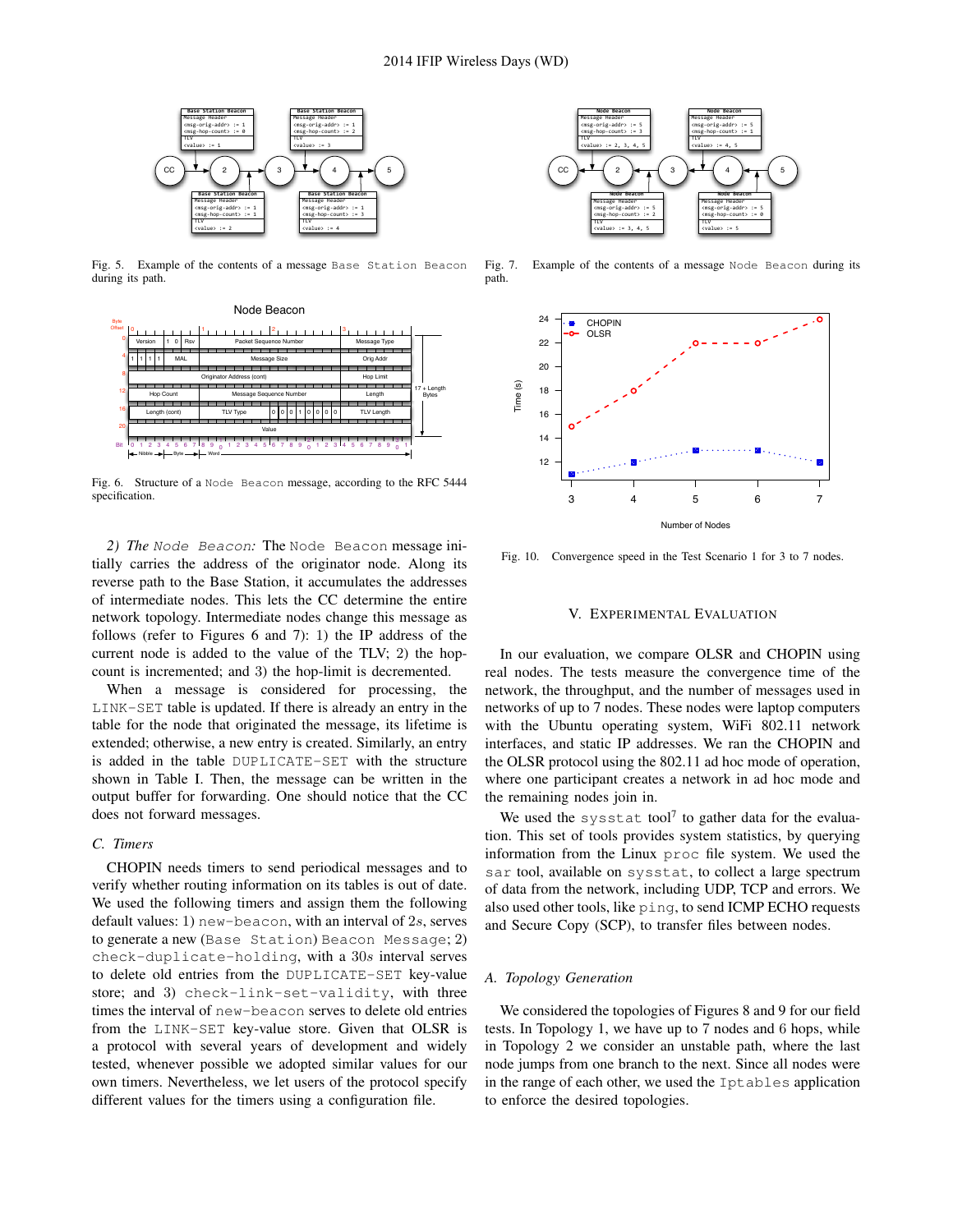

Fig. 8. Topology 1.



Fig. 11. Throughput in MiB/s from 2 to 6 nodes.

# *B. Convergence Speed*

In this test, we observe the time since node starts running CHOPIN until the information in the protocol data structures stabilizes. We used Iptables rules and the ping tool. As soon as the protocol converges, and a multi-hop path is established to the destination node, the CC starts receiving responses to its ping requests. The process was repeated for an increasing number of nodes, reaching a maximum of 7. In Figure 10, we show the convergence times for different network sizes. We can see that the CHOPIN protocol converges faster (we show averages of five measurements). The main cause for this increased speed is simplicity. The CHOPIN protocol maintains only three data structures, more specifically hash tables. Unlike this, OLSR requires eight repositories of information and needs additional processing for the MPR functionality. Furthermore, it requires a shortest path algorithm to calculate the paths.

# *C. Throughput*

We must also consider the bandwidth available to applications. The throughput test puts load on the network and checks the average transfer rate achieved. We performed ten transfers of a 50 MiB file from one to three nodes, using the Secure Copy (SCP) program. From four to six nodes, nodes transfer a file of 6 MiB. The transfer is initiated on the first node and sent to the farthest node of the network. We kept using Topology 1 in this test. Note that the information for six nodes has to go through four intermediate nodes to reach its destination. In



Fig. 9. Topology 2.



Fig. 12. Convergence time with forwarding in *s*.

Figure 11, we can observe that the protocols reach a similar level of utilization of the network (we show average values for the 10 transfers). As the number of nodes increases, throughput decreases due to multi-hop operation and interference.

# *D. Convergence Time with Topology Changes*

In addition to the characteristics of the environment, mobility will often cause communication failures and reconstruction of paths. We use Topology 2 to evaluate this case. The path between node marked with 5 in the figure, sometimes goes through the lower branch (node 4), other times through the upper one (node 2). During our tests, we initiated a transfer of a 700 MiB file from the CC to node 5. This transfer puts the network under load for a considerable amount of time. During this time, at intervals of 20 to 40*s*, we change the Iptables rules to switch topology. In Figure 12, we can observe that OLSR shows a slower convergence than CHOPIN. Again, this is due to the higher complexity of OLSR, because OLSR must recompute and rebroadcast the entire topology on every change. In particular, mobility may force a recalculation of the MPRs, with the corresponding impact on convergence time. Unlike this, the CHOPIN protocol shows a faster convergence because it needs fewer communication interactions.

# *E. Number of Messages*

In the same experiment, we measured the number of transmitted and received UDP datagrams, *i.e.*, the control messages exchanged by the protocols. In Figure 13, we can see that OLSR uses about 50% fewer control messages. This result is due to the optimization of resources promoted by the MPRs,

<sup>7</sup>http://sebastien.godard.pagesperso-orange.fr/.